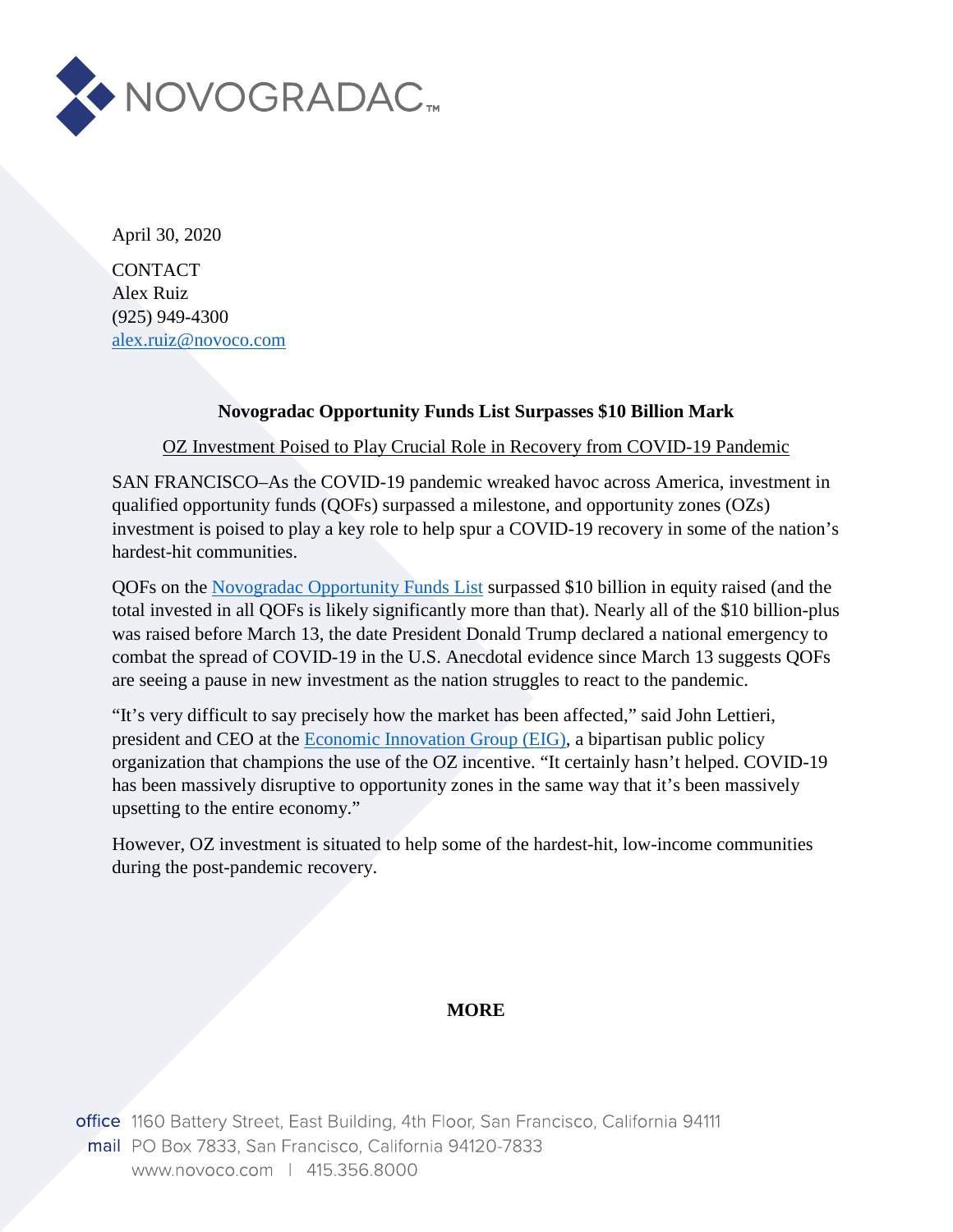

"There is significance to reaching this milestone of \$10 billion invested, but the COVID-19 pandemic certainly puts this achievement in a different light," said Michael J. Novogradac, CPA, managing partner of Novogradac. "We're most encouraged by the fact that hundreds of QOFs have raised billions of dollars, surpassing the federal government's initial expectations. That provides a broad base for investment in distressed communities, to help spur a COVID-19 recovery."

The latest figure of \$10.09 billion raised by 406 QOFs compares to \$6.72 billion in early January. The total number of QOFs on the list is now 621, compared to 502 in January. The 406 QOFs that report having raised funds compares to 292 in January–and the 406 QOFs have an average equity raise of \$24.9 million. Twenty-two funds report having raised at least \$100 million.

The COVID-19 pandemic looms large, but there's optimism that OZ investment will be crucial.

"In the short term, it's tough to gauge where the market goes," said Steve Glickman, founder and CEO of [Develop LLC,](https://www.developadvisors.com/) a leading advisory firm for OZs and co-founder of EIG. "Everyone's more focused on the urgent … the first real test of the [OZ] marketplace will be this summer. That's when capital gains from 2019 partnerships roll over, gains from public equities sales in February and March approach their deadlines and I expect some of the [COVID-19-related] restrictions will begin to be rolled back. There will be a lot of activity in Q3."

Novogradac, a national accounting and consulting enterprise, tracks QOFs, which invest in the economically distressed areas that were targeted for investment by the OZ incentive provision in 2017 tax reform legislation.

COVID-19 OZ investment deadline relief came April 10, when the Internal Revenue Service issued a notice that extended the deadline until July 15 for taxpayers whose 180-day deadline to invest capital gains falls on or after April 1 and before July 15.

"That's another reason to expect investment this summer," said Glickman. "If someone had a rollover from last October or November, they now have until July to reinvest."

Novogradac partner John Sciarretti, CPA, is the head of the Opportunity Zones Working Group. He hopes the federal government provides additional temporary relief to assist OZ investors.

## **MORE**